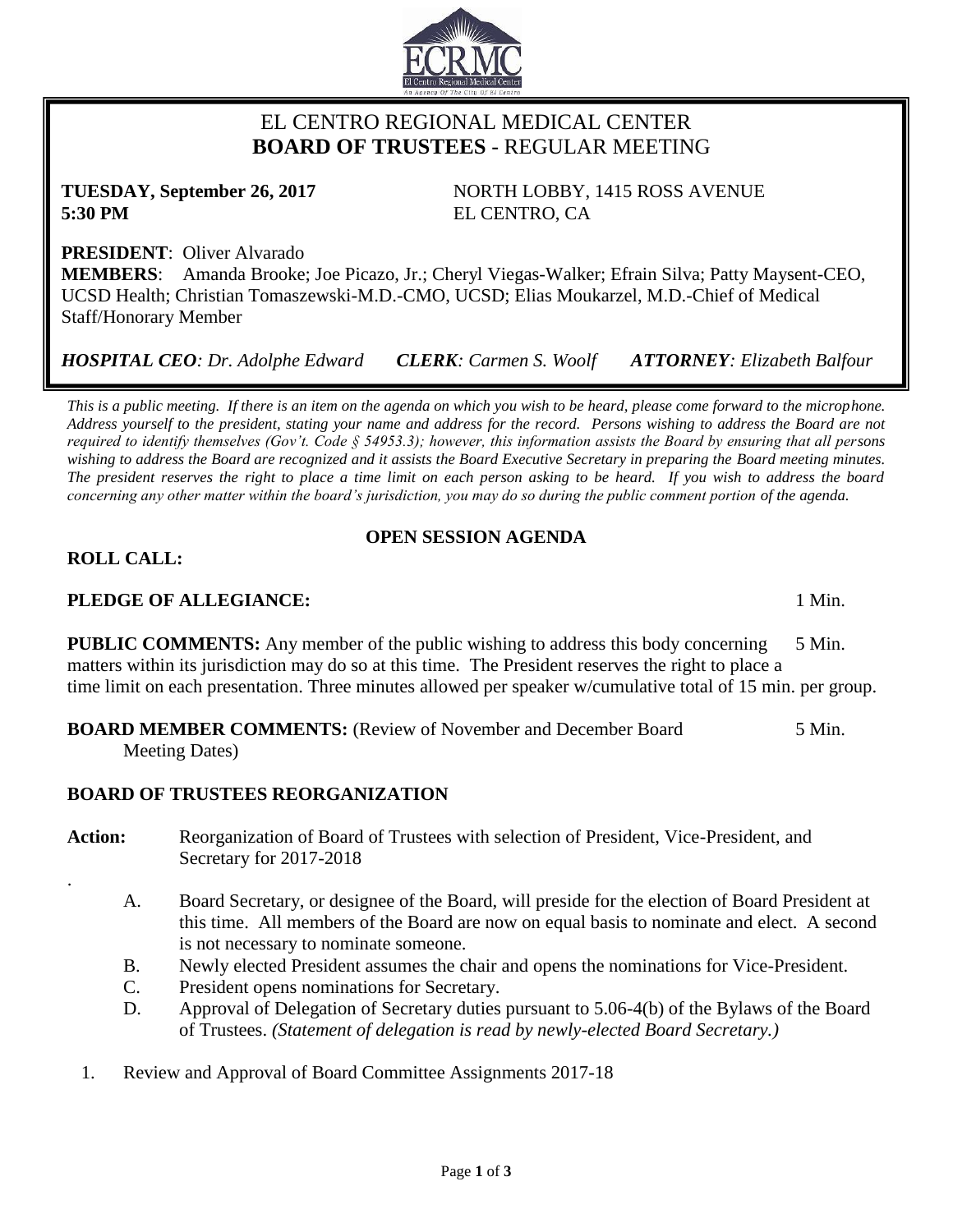#### **BOARD OF TRUSTEES - REGULAR MEETING** EL CENTRO REGIONAL MEDICAL CENTER NORTH LOBBY, 1415 ROSS AVENUE, EL CENTRO, CA **TUESDAY, SEPTEMBER 26, 2017**

#### **CONSENT AGENDA:** *(Items 2-19)* 5 Min.

All items appearing here will be acted upon for approval by one motion, without discussion. Should any Board member or other person request that any item be considered separately, that item will be taken up at a time as determined by the President.

- 2. Review and Approval of Board of Trustees Minutes of Regular Meeting of June 27, 2017, Regular Meeting of July 25, 2017, Special Meeting of September 8, 2017 and Regular Meeting of August 22, 2017.
- 3. Monthly Human Resources Statistical Update for July and August 2017 **Information** *(Finance)*
- 4. Marketing and Public Relations Report **Information** *(Strategic Planning)*
- 5. Project List **Information** *(Strategic Planning)*
- 6. Smoke and Tobacco Product-Free Property Policy **Information** *(Planning)*
- 7. Purchase of Computed Tomography Equipment for the Medical Office Building **Information** *(Finance)*
- 8. Purchase of Magnetic Resonance Imaging Equipment for the Medical Office Building **Information** *(Finance)*
- 9. 2017 Second Quarter Environment of Care Summary **Information** *(Bd. Quality)*
- 10. Review and Approval of New Policy: Placenta Disposal, Placental Triage, Storage and Release Policy and Procedure *(Bd. Quality)*
- 11. Review and Approval of New Policy: Admission of Infant to Couplet Care *(Bd. Quality)*
- 12. Review and Approval of New Policy: Allegations of Abuse or Neglect of a Patient *(Bd. Quality)*
- 13. Review and Approval of New Policy: El Centro Regional Medical Center Multidisciplinary Nursing Research Council *(Bd. Quality)*
- 14. Review and Approval of New Policy: Management of Infant Hypoglycemia Policy *(Bd. Quality)*
- 15. Review and Approval of Revised Anesthesia Privilege Form *(Bd. Quality)*
- 16. Review and Approval of Revised Privilege Form Certified Nurse Midwife Delineation of Privileges and Standardized Procedures *(Bd. Quality)*
- 17. Review and Approval of Revised Privilege Form Registered Nurse First Assistant Delineation of Privileges *(Bd. Quality)*
- 18. Review and Approval of Revised Privilege Form Nurse Practitioner Delineation of Privileges *(Bd. Quality)*

## **STRATEGIC PLANNING AND PUBLIC RELATIONS COMMITTEE REPORT,** Efrain Silva, Chair

## **FINANCE COMMITTEE REPORT**, Joe Picazo, Chair 15 Min.

19. Review and Approval of June, July and August 2017 Monthly and Year-to-Date Financial Statements